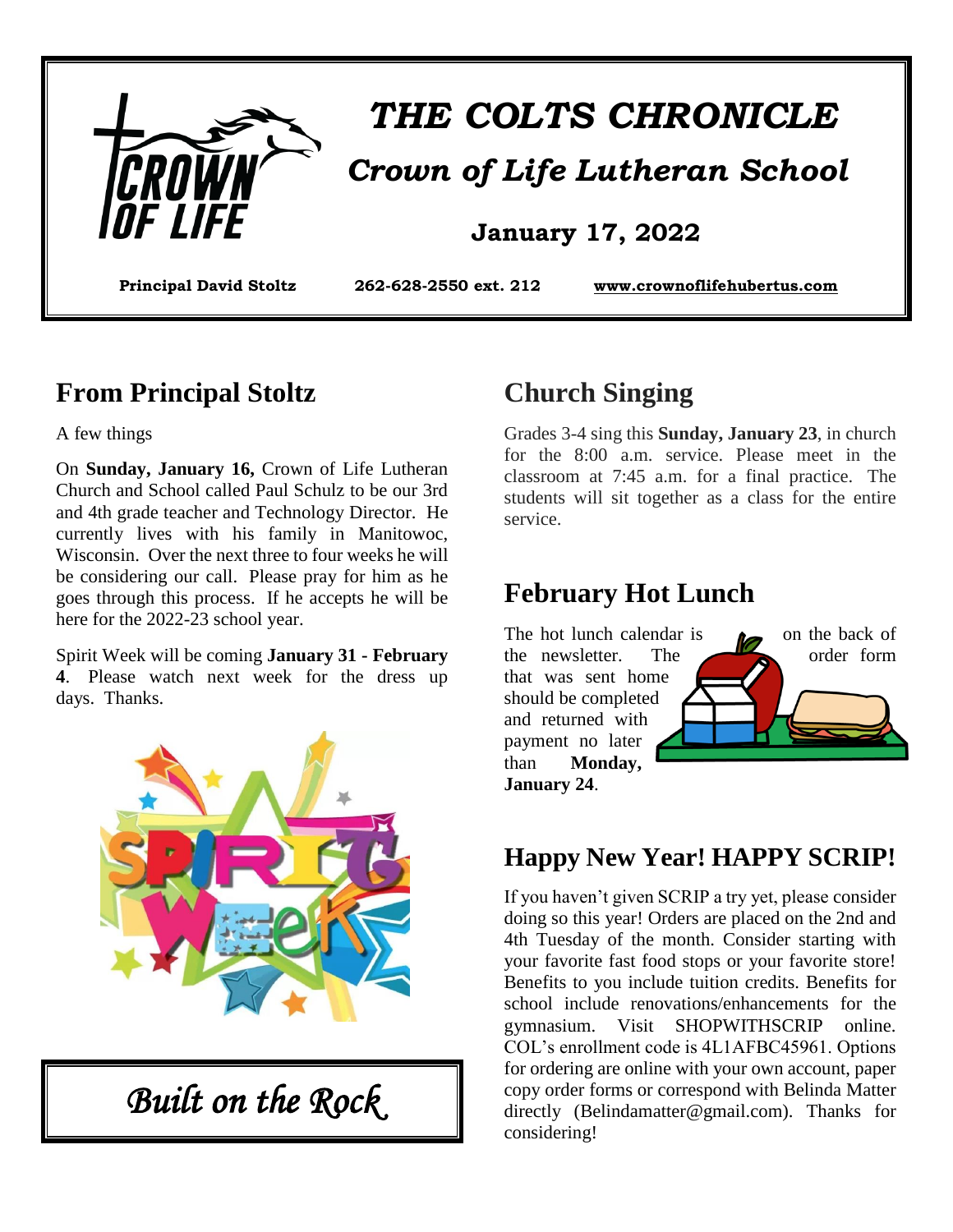# **COL Family Bowling**

Come enjoy this fun family activity with your fellow Crown of Life school families! Location: Pioneer Bowl Date/Time: January 22 from 1:00-3:00 p.m. Cost: \$11/person (includes 2 games & shoe rental – pay upon arrival) RSVP: Go to SignUpGenius at this link--

https://www.signupgenius.com/go/5080F4AA4AD2 DA6F58-colfamily

# **Bowling in PE**

Our current PE unit is bowling in preparation for the school outing on **Saturday, January 22**, at Pioneer Bowl. All attendees are asked to report their bowling scores back to Mrs. Matter following the event. Happy BOWLING!



**Mission Offerings**  *WELS Institutional Ministries* **January 12--\$47.04**

# **Congratulations STOMPERS!**

Our Samson Stomp team saw 18 people in attendance at the Milwaukee County Zoo this past weekend with 14 "racers" for the 42nd Samson Stomp. Team results are not compiled yet. Weather conditions were favorable for running and enjoying many animals at the zoo. Thanks to all who came out for a fun run at the zoo! Stay active until the next run!

*For all school dates, please check the school calendar at www.crownoflifehubertus.com*

# **3K-4K News**

Our students will have an opportunity to utilize our *new* sensory table! We will be playing with "snow"... Our letter of the week will be Mm. Students will also complete two art projects!

- Bible Time
	- Jairus' Daughter, Psalm 31:14
	- "My Redeemer Lives"
- Music Time
	- Students will be reviewing some of the concepts from before Christmas break. (Tempo, high and low pitch, using instruments, etc.)

Music class with Mrs. Strey on Wednesday

Movement Time

- Students will work on playing STOP and GO while demonstrating how to gallop
- P.E. with Mrs Matter in the gym on **Thursday**

#### Small Group Time

 *Our KDI will be WRITING/LETTER RECOGNITION. We will have an emphasis on holding the writing tool correctly.*

- (TH) Students will be using rocks and gems to create letters in the sand sensory tub.
- (F) Students will work on spelling some of their favorite things in the classroom using their fingers and a tray of sand!